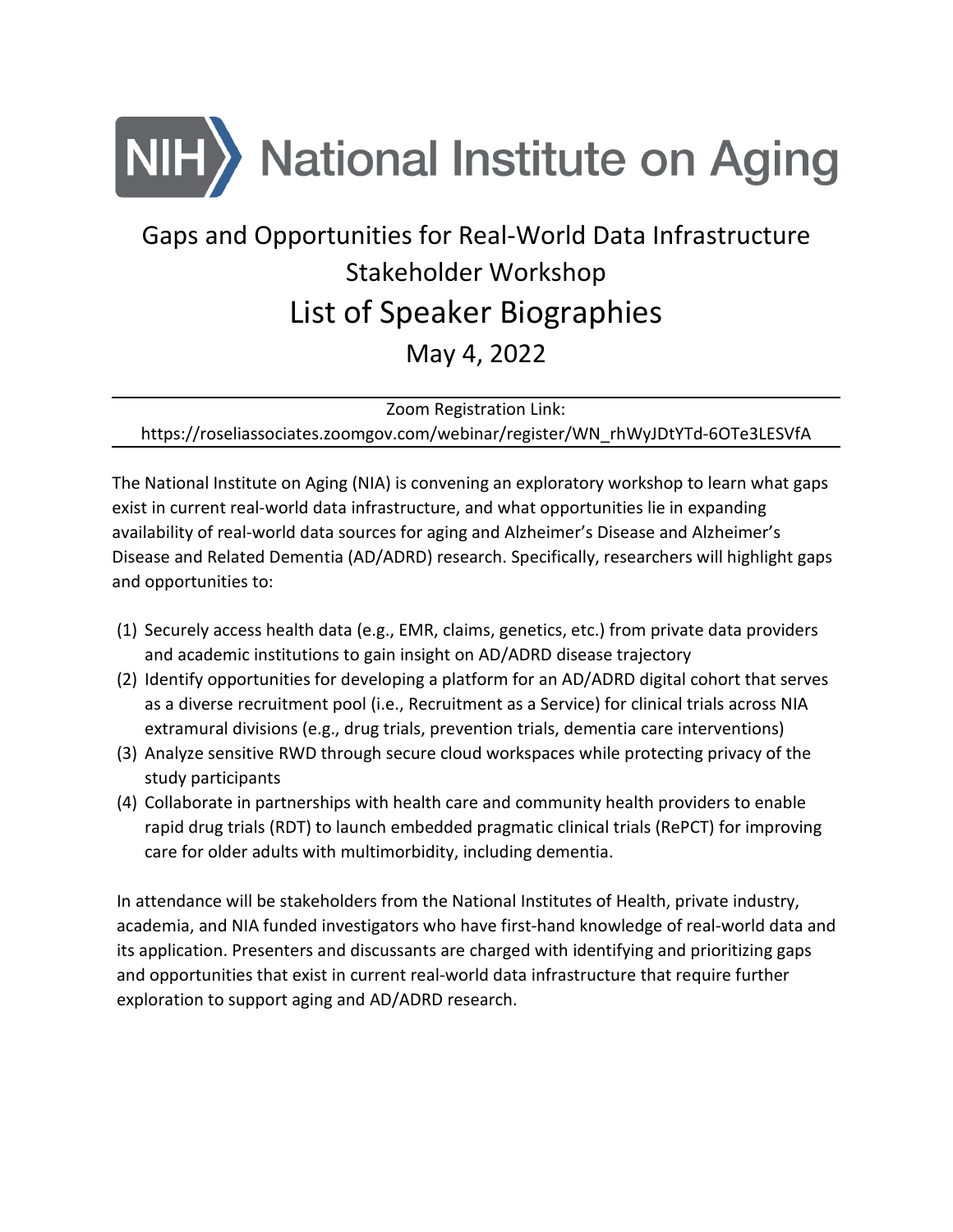#### **Session 1: Overview of Current Infrastructure**

Atul Butte, MD, PhD is the Priscilla Chan and Mark Zuckerberg Distinguished Professor and inaugural Director of the Bakar Computational Health Sciences Institute (bchsi.ucsf.edu) at the University of California, San Francisco (UCSF). Dr. Butte is also the Chief Data Scientist for the entire University of California Health System, the tenth largest by revenue in the United States, with 20 health professional schools, 6 medical schools, 6 academic health centers, 10 hospitals, and over 1000 care delivery sites. Dr. Butte has been continually funded by NIH for 20 years, is an inventor on 24 patents, and has authored nearly 300 publications, with research repeatedly featured in the New York Times, Wall Street Journal, and Wired Magazine. Dr. Butte was elected into the National Academy of Medicine in 2015, and in 2013, he was recognized by the Obama Administration as a White House Champion of Change in Open Science for promoting science through publicly available data. Dr. Butte is also a co-founder of three investor-backed data-driven companies: Personalis (IPO, 2019), providing medical genome sequencing services, Carmenta (acquired by Progenity, 2015), discovering diagnostics for pregnancy complications, and NuMedii, finding new uses for drugs through open molecular data. Dr. Butte trained in Computer Science at Brown University, worked as a software engineer at Apple and Microsoft, received his MD at Brown University, trained in Pediatrics and Pediatric Endocrinology at Children's Hospital Boston, then received his PhD from Harvard Medical School and MIT.



**Session Plenary Speaker** Dr. Atul Butte Distinguished Professor Director, Bakar Computational Health Sciences Institute University of California, San Francisco Chief Data Scientist, University of California Health System



Chief Science Officer, Alzheimer's Association

Maria Carrillo, PhD, is Chief Science Officer at the Alzheimer's Association. Under her leadership, the Association is the world's largest nonprofit funder of Alzheimer's research and an internationally recognized pioneer in convening the dementia science community to accelerate the field. Dr. Carrillo helped form the Association's National Treatment and Diagnostic Alzheimer's Registry, a national database that will be designed to continuously collect clinical practice data from health care providers caring for patients diagnosed with AD who are taking an FDA-approved disease Dr. Maria Carrillo **modifying treatment**.

Olin Janssen is a neuropsychologist and will soon defend her PhD thesis 'Novel perspectives from existing data on Early Alzheimer's disease pathology and dementia care use'. For her thesis she re-used existing data, and included different data sources and data types raging from biomarker data to registry data. She is currently working as a researcher on the Amyloid Biomarker Study.



Olin Janssen Researcher, Maastricht University

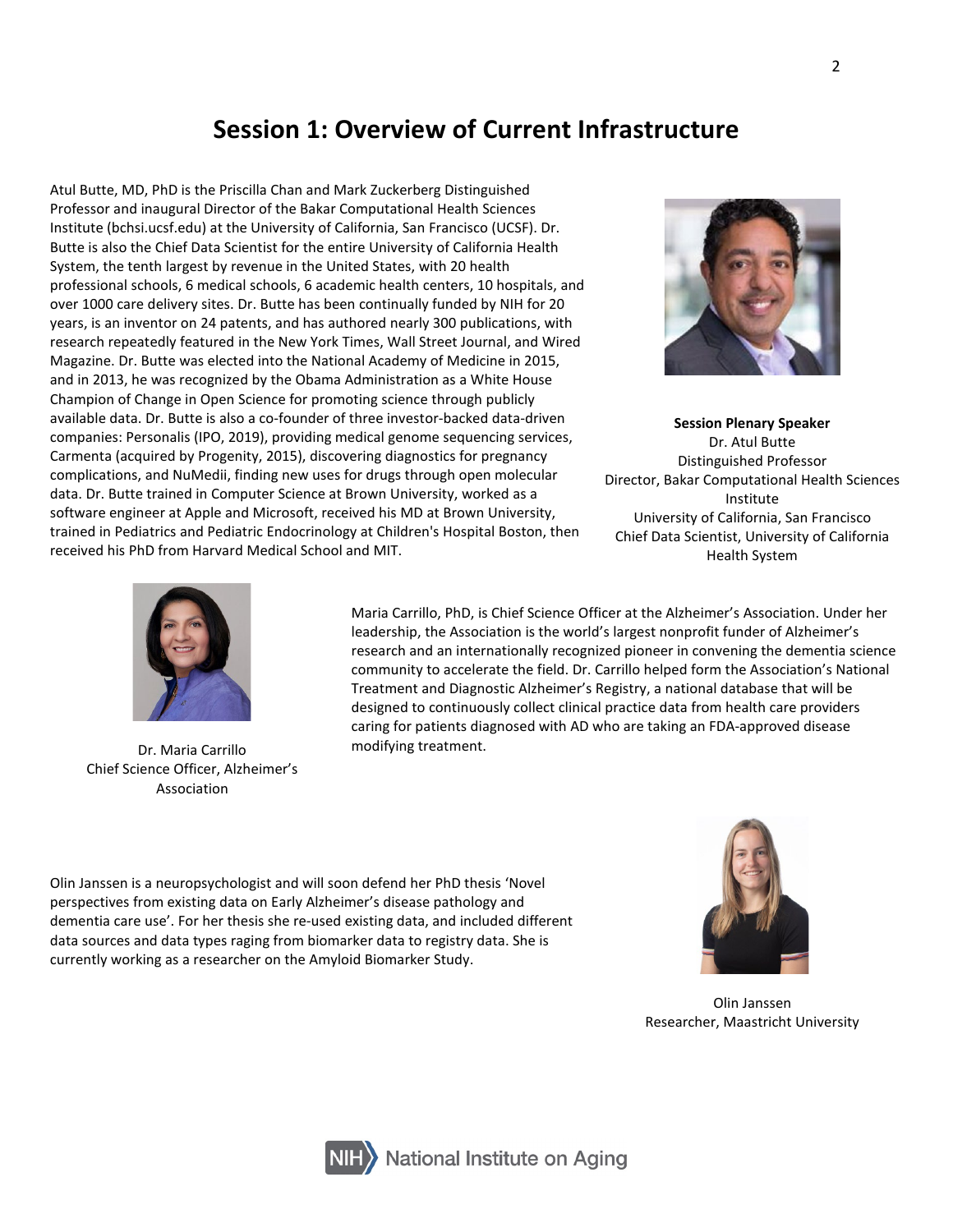

Dr. Niranjan Bose Managing Director Health & Life Sciences Strategy Gates Ventures

Niranjan Bose, PhD, is currently the Managing Director (Health & Life Sciences Strategy) at Gates Ventures LLC, where he serves as the Science Advisor to Mr. Bill Gates. Prior to joining Gates Ventures in August 2014, he was the Chief of Staff to the President of the Global Health Program at the Bill & Melinda Gates Foundation. He was with the Gates Foundation from 2007 through 2014, which included a few years with their Enterics and Diarrheal Diseases (EDD) program strategy team, where he was responsible for managing a portfolio of investments, which included clinical development of enteric vaccines (rotavirus, cholera, enterotoxigenic E coli and shigella). Areas of expertise include infectious diseases, vaccines, biotechnology market research, strategy, management, and global health.

David Dore, PhD, PharmD, is a pharmacoepidemiologist who specializes in studying the post-marketing safety and effectiveness of medical products as they are used in customary clinical practice. He has over 15 years of experience with regulated postapproval safety studies (PASS) conducted with secondary data sources (e.g., healthcare claims), and he has developed expertise in novel data linkages and supplementary data collection to address biases in these studies. Additionally, Dr. Dore specializes in the development and research applications of large electronic health records (EHR) systems, which typically include a myriad of data types from various health systems. Dr. Dore has been on the faculty at the Brown University School of Public Health since 2008. Dr. David Dore New York 2008. Dr. David Dore New York 2009.



Principal Scientist Exponent



Dr. Barbara Entwisle Professor, Sociology University of North Carolina

Barbara Entwisle, PhD, focuses on social, natural, and built environments and their consequences for demographic and health outcomes, and her current research examines migration processes in relation to the life course, household dynamics, and community contexts in the US, Southern Africa, and Northeastern Thailand. Dr. Entwisle examines population-environment interactions, and has leveraged data and tools assembled as part of the Nang Rong (Thailand) project. Dr. Entwisle presented at the NIH Common Fund'[s 2018 BD2K Behavioral and Social Sciences and Big Data](https://commonfund.nih.gov/bssbigdata)  [Workshop,](https://commonfund.nih.gov/bssbigdata) presenting on *Behavioral and Social Science Insights for Big Data Research.*

Stephanie Monroe, PhD, is Executive Director of African Americans Against Alzheimer's, the first national network created specifically to respond to the disparate impact of Alzheimer's on African Americans. By working nationally, locally, and through strategic partnerships, African Americans Against Alzheimer's is raising awareness of the critical need to engage, connect, and mobilize to advance our national commitment to ending Alzheimer's by 2025. One of the primary focuses of the network is a community-based initiative that works at the grass roots level to bring Alzheimer's out of the shadows, dispel myths about the disease symptoms, and encourage greater participation in clinical research designed to more effectively prevent, treat, and eventually cure this dreaded disease.



Dr. Stephanie Monroe Executive Director African Americans Against Alzheimer's Us Against Alzheimer's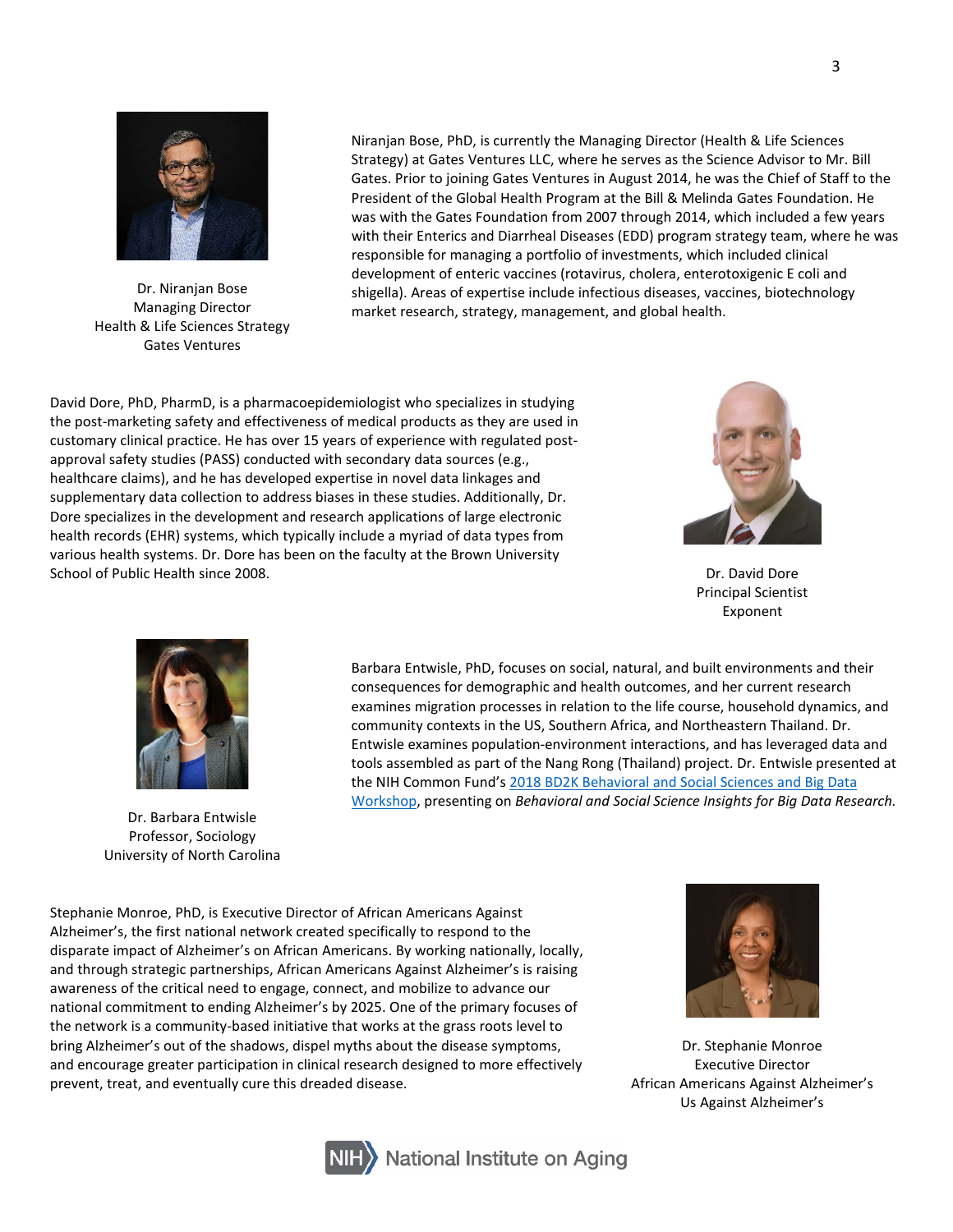## **Session 2: Recruitment and Clinical Trial Uses of Real-World Data**

Adrian Hernandez, MD, MHS, is Executive Director, Duke Clinical Research Institute, and Vice Dean of the Duke University School of Medicine. Dr. Hernandez received his medical degree from the University of Texas-Southwestern Medical Center in Dallas. He completed his residency training in internal medicine at the University of California in San Francisco. Dr. Hernandez completed his fellowship in cardiology at Duke University Medical Center Cardiology in Durham, NC, as well as his MHS.

Dr. Hernandez has research interests in improving cardiovascular health and accelerating clinical evidence through outcomes research, clinical trials, comparative effectiveness and health policy. Dr. Hernandez is a member of the American Society for Clinical Investigation and American Association of Physicians. He had led multiple large-scale patient-centered research programs, registries and clinical trials aimed at improving health across multiple conditions such as NIH's Health System Collaboratory and PCORI's PCORnet resulting in more than 700 peer-reviewed publications.



**Session Plenary Speaker** Dr. Adrian Hernandez Duke Health Cardiology Distinguished Professor Executive Director, Duke Clinical Research Institute Vice Dean, Duke University School of Medicine



Dr. Michelle E. Tarver Deputy Director Office of Strategic Partnerships and Technology Innovation Program Director for Patient Science Digital Health Center of Excellence CDRH FDA

Michelle Tarver, MD, PhD, is the Deputy Director of the Office of Strategic Partnerships and Technology Innovation where she helps provide leadership for all scientific collaborative and emerging technology-related activities at the Center for Devices and Radiological Health (CDRH). Her office houses the Digital Health Center of Excellence which provides leadership to FDA on all matters related to digital health technologies. Under her leadership, the office is advancing efforts to include diverse and underrepresented perspectives in the evaluation of medical devices through the Health of Women program and the Pediatric and Special Populations program. Dr. Tarver provides strategic vision for collecting, analyzing and integrating the patient perspective in the development, evaluation and surveillance of medical devices, including digital health technologies. She leads collaborative efforts in fostering the development and evaluation of innovative medical devices that can address unmet public health needs.

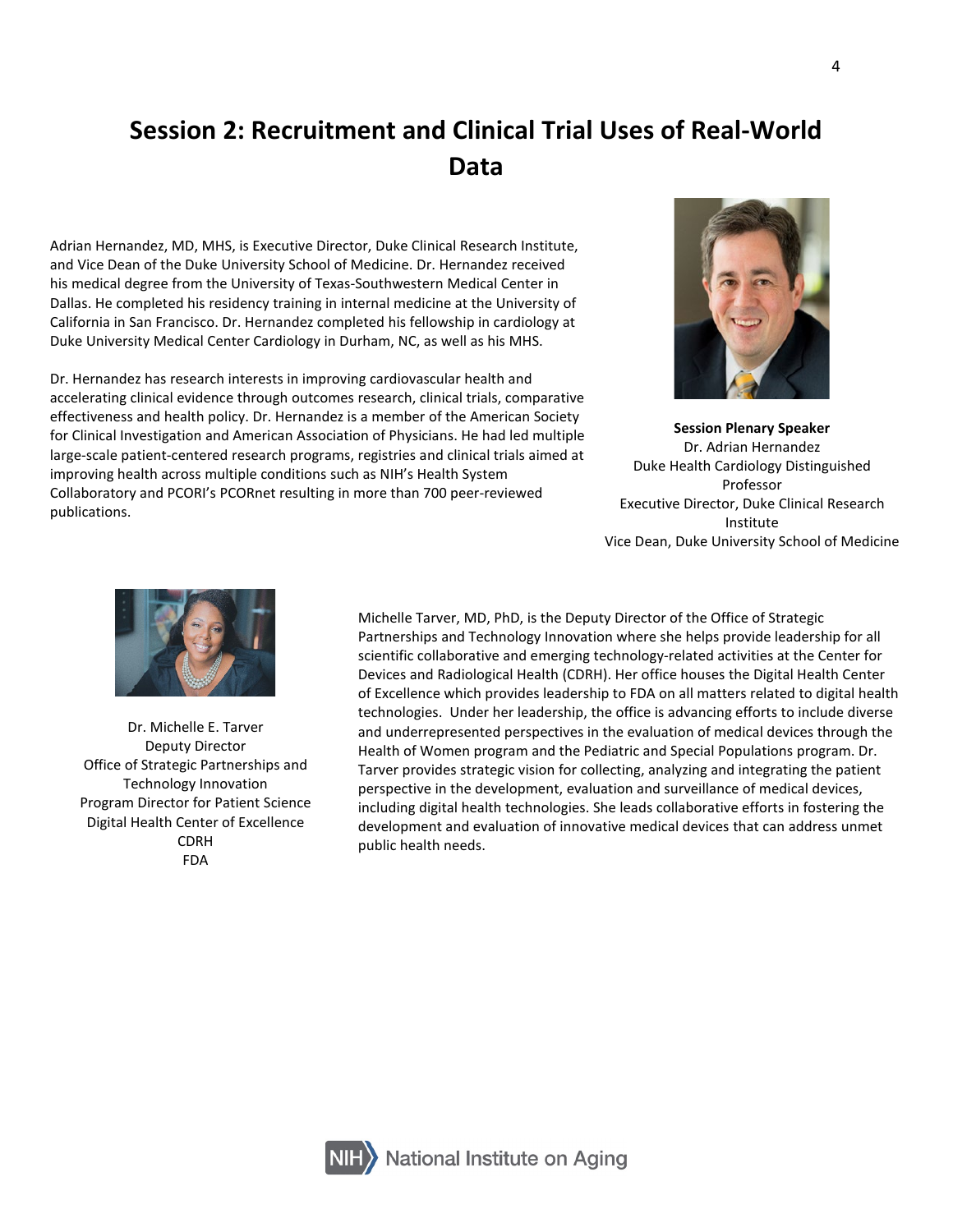Rema Raman, PhD, is a Professor of Neurology at Keck School of Medicine of the University of Southern California (USC) and the Director of Biostatistics and Recruitment at the USC Alzheimer's Therapeutic Research Institute (ATRI). She is the lead of the Biostatistics Unit and the co-lead of the Recruitment Unit for the Alzheimer's Clinical Trials Consortium (ACTC). Dr. Raman has focused her academic career in the design, conduct and analysis of clinical trials in neurology. Her primary statistical research interests are in correlated and missing data issues, design and analysis of efficient clinical trials and cohort studies, centralized and adaptive statistical monitoring approaches, recruitment and retention science and effective safety monitoring. Dr. Raman is co-director of the Institute of Methods and Protocols for Advancement of Clinical Trials in ADRD (IMPACT-AD), and the co-Chair of the ACTC Inclusion, Diversity and Education in Alzheimer's disease Clinical Trials (IDEA-CT) committee.



Dr. Rema Raman Professor of Neurology Director of Biostatistics and Recruitment Alzheimer's Therapeutic Research Institute Kek School of Medicine University of Southern California



Dr. Vincent Mor Professor of Health Services, Policy & Practice PI, IMPACT Collaboratory Brown University

Vincent Mor, PhD, has been Principal Investigator of over 40+ NIH funded grants focusing on the use of health services and the outcomes frail and chronically ill persons experience. He was recipient of a Robert Wood Johnson Foundation health policy investigator award and a MERIT award from the National Institute on Aging and is a member of the National Academy of Science Engineering and Medicine. He has evaluated the impact of programs and policies in aging and long-term care including Medicare funding of hospice, changes in Medicare nursing home payment and the introduction of quality measures. Dr. Mor was part of a team of researchers that developed and validated risk adjusted quality indicators for nursing homes and was the first to integrate Medicare claims and mandated clinical assessments into a research data base. This data resource is at the heart of the NIA funded Program Project Grant, "Changing Long Term Care in America" now in its third renewal and became the basis for a series of large, pragmatic cluster randomized trials of novel nursing home-based interventions. Dr. Mor is one of the PI's of the NIA funded Cooperative Agreement, the IMPACT Collaborative, designed to grow the field of investigators and health care systems undertaking pragmatic clinical trials designed to improve the lives of persons living with dementia and their care partners.

Malaz Boustani, MD, is a geriatrician, a neuroscientist, and implementation scientist with a goal of using insights from behavioral economics, complexity science, and network science to develop, implement and distribute an innovative, sustainable and scalable "Blue Print" of the 21st Century learning Academic healthcare delivery system. Dr. Boustani built a Clinical Aging Brain Care Learning Laboratory across two health care systems in Indiana; Indiana University Health, a statewide system that include 17 hospitals; and Eskenazi Health, a safety net health system serving the need of the underprivileged Marion County residents in Indianapolis. Through Dr. Boustani's Clinical Laboratory, he led numerous observational and clinical trials studies totaling more than \$70 million of funding from the NIH, AHRQ, and CMS. **Dr. Malaz Boustani** 



Professor of Aging Research Indiana University School of Medicine



**National Institute on Aging**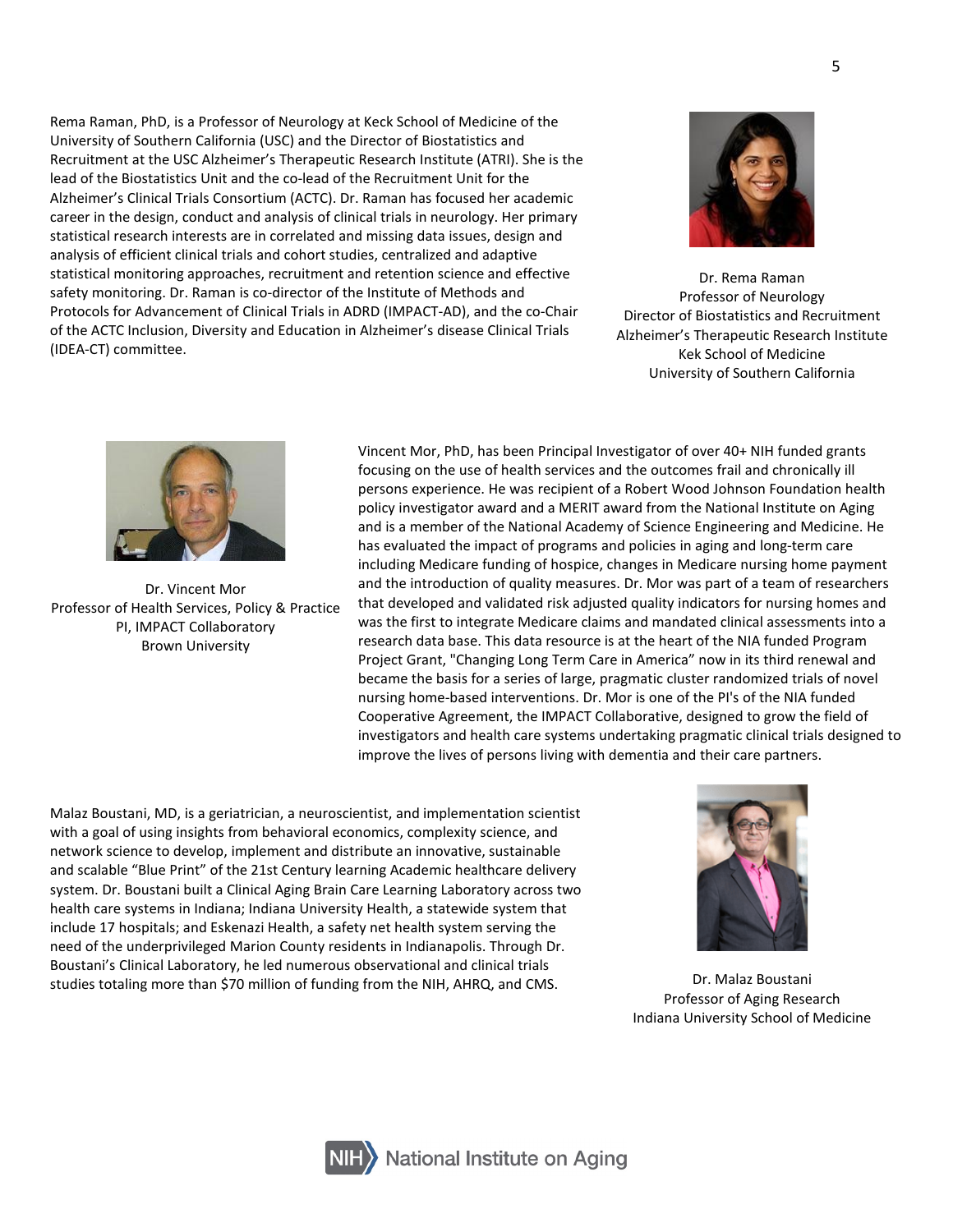

Dr. Emily Largent Assistant Professor of Medical Ethics and Health Policy Secondary Appointment, Penn Law University of Pennsylvania

Emily Largent, JD, PhD, RN, is the Emanuel and Robert Hart Assistant Professor of Medical Ethics and Health Policy. She holds a secondary appointment at Penn Law, is a Senior Fellow at the Leonard Davis Institute of Health Economics, and is affiliated with the Center for Health Incentives and Behavioral Economics.

Dr. Largent's work explores ethical and regulatory aspects of human subjects research and the translation of research findings into care with a particular focus on Alzheimer's disease. In 2020, Dr. Largent was named a Greenwall Faculty Scholar; her faculty scholar project, "Autonomy on the Precipice of Cognitive Decline," seeks to understand how our evolving understanding of Alzheimer's disease affects patients and their families.

Corrie Painter, PhD, is the Deputy Director of Count Me In and is a research scientist at the Broad Institute of MIT and Harvard. A trained cancer researcher with a Ph.D. in biochemistry, she completed her postdoctoral work in cancer immunology, focusing on melanoma. In 2010, Painter was diagnosed with angiosarcoma. She has combined her cancer advocacy and scientific background to engage with patients in order to build and carry out patient-partnered genomics studies. She is also the cofounder of Angiosarcoma Awareness Inc. **Dr. Corrie Painter** Corrie Painter Corrie Painter



Deputy Director Count Me In Broad Institute

### **Session 3: Secondary Data Uses of Real-World Data**

Sebastian Schneeweiss, MD, ScD, is a Professor of Medicine and Epidemiology at Harvard Medical School and Chief of the Division of Pharmacoepidemiology in the Department of Medicine, Brigham and Women's Hospital.

His research focuses on assessing the effectiveness and safety of biopharmaceuticals in clinical practice. He has developed analytic methods to improve the accuracy of estimating causal treatment effects of new drugs using complex digital healthcare databases. His work is published in >500 articles and is used for regulatory and coverage decision making around the globe. He is funded by NIH, PCORI, Burroughs Wellcome Fund, and FDA where he is also a voting consultant. He is Principal Investigator of the FDA Sentinel Innovation Center and co-leads the RCT-DUPLICATE initiative to understand when and how real-world evidence studies can reach causal conclusions to support regulatory and HTA submissions.



Dr. Sebastian Schneeweiss Professor of Medicine and Epidemiology Harvard Medical School Chief, Division of Pharmacoepidemiology Brigham & Women's Hospital

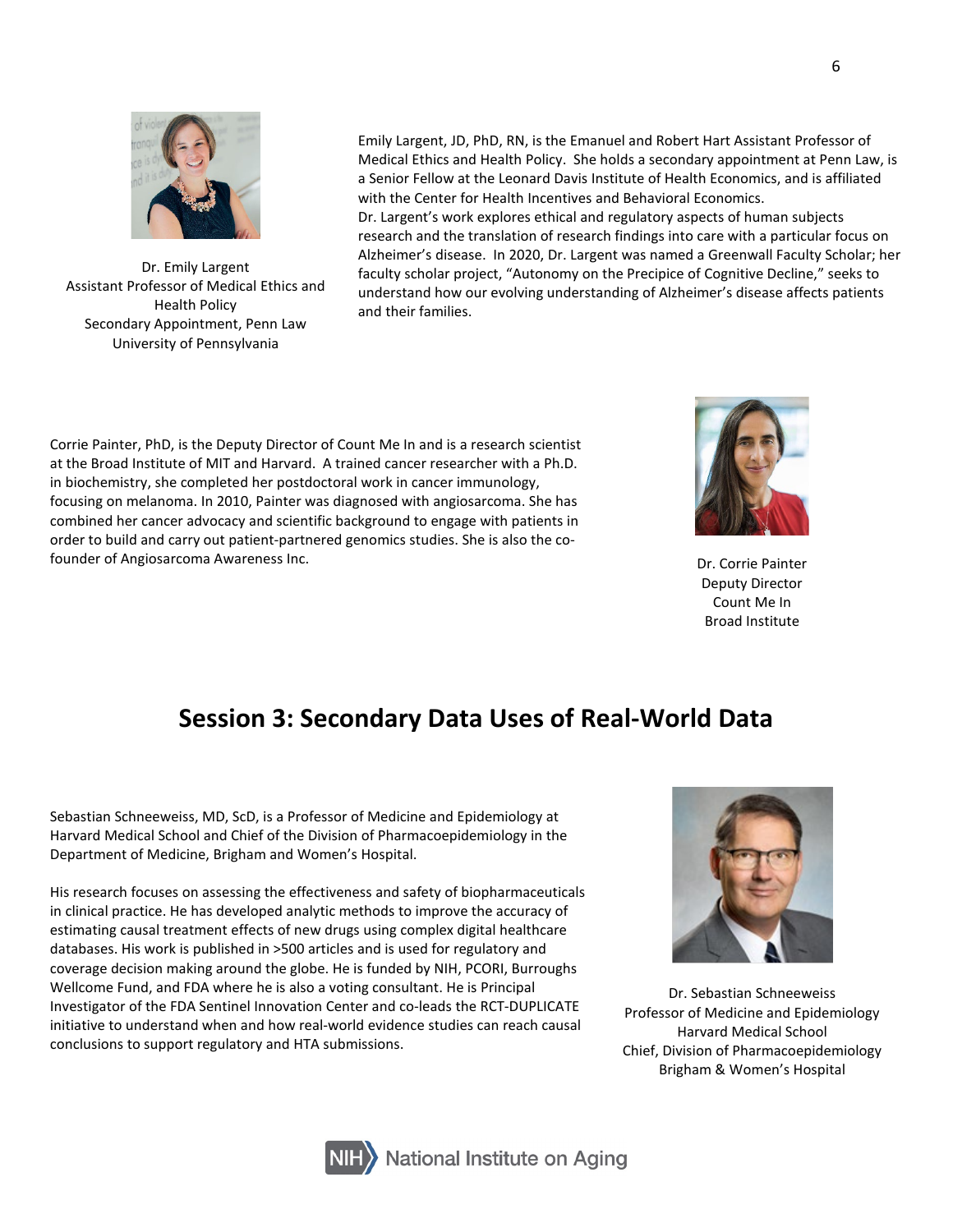

Dr. Maria Glymour Professor, Epidemiology & Biostatistics University of California, San Francisco

Maria Glymour's, ScD, MS, research focuses on how to evaluate modifiable determinants of healthy aging experienced across the lifecourse, with an emphasis on stroke and dementia risk. The challenges of disentangling causality from noncausal associations—an essential task to promote public health and health equity have long been recognized. The last three decades of research methods, along with emerging data sources and growing computational power offer new opportunities. Dr. Glymour's work seeks to harness these opportunities, especially in research evaluating social determinants of health, such as education, work, or income.

Mark W. Albers, MD, PhD, is a neurologist specializing in memory and olfactory disorders. His laboratory research focuses on elucidating the mechanisms of neurodegeneration, identifying novel drug targets that mediate neurodegeneration, and developing therapies to prevent neurodegeneration. He is leading a drug repurposing effort using real world data from Boston-based and UK-based electronic health record databases by emulated target trials, and he Is the overall PI of the NADALS trial, the first basket trial in neurodegenerative disease. This drug repurposing trial will test the FDA-approved drug, baricitinib, in patient populations with either Alzheimer's disease or ALS.



Dr. Mark W. Albers Assistant Professor of Neurology Harvard Medical School Wilkens Endowed Scholar, Dept. of Neurology Massachusetts General Hospital



Dr. Gabriel S. Eichler VP & Head of Data, Data42 Novartis

Gabriel S. Eichler, PhD, is the VP and Head of Data for Novartis's enterprise-wide R&D & Real-World data unification project, Data42. Dr. Eichler and his team are responsible for building the robust data infrastructure to seamlessly unify dozens of source systems inside and outside of Novartis with data42's data lake. His team also oversees all semantics and other data policy-related activities of data42. Other roles he has played include as the Founder and Managing Director of Oak Health Partners, and has served as Data & Analytics lead at the Harvard Business School's Kraft Precision Medicine Accelerator, VP of Products at GNS Healthcare and General Manager at PatientsLikeMe.

Julie M. Zissimopoulos, PhD, is Associate Professor at the University of Southern California, and Director of the Aging and Cognition Research Program and the Research Training Program at the Schaeffer Center for Health Policy and Economics. Dr. Zissimopoulos also directs multiple programs focused on reducing burden of Alzheimer's disease and funded by the National Institute on Aging (NIA). Dr. Zissimopoulos' current research focuses on economic costs of dementia, impacts of dementia on care partners, the use of and response to drug therapies for nondementia conditions that influence risk of dementia, racial and ethnic disparities in diagnosis and health care treatment for dementia, and population measures of dementia using Medicare claims and survey data.



Dr. Julie Zissimopoulos Associate Professor PI, Center for Advancing Sociodemographic and Economic Study of ADRD and USC RCMAR University of Southern California

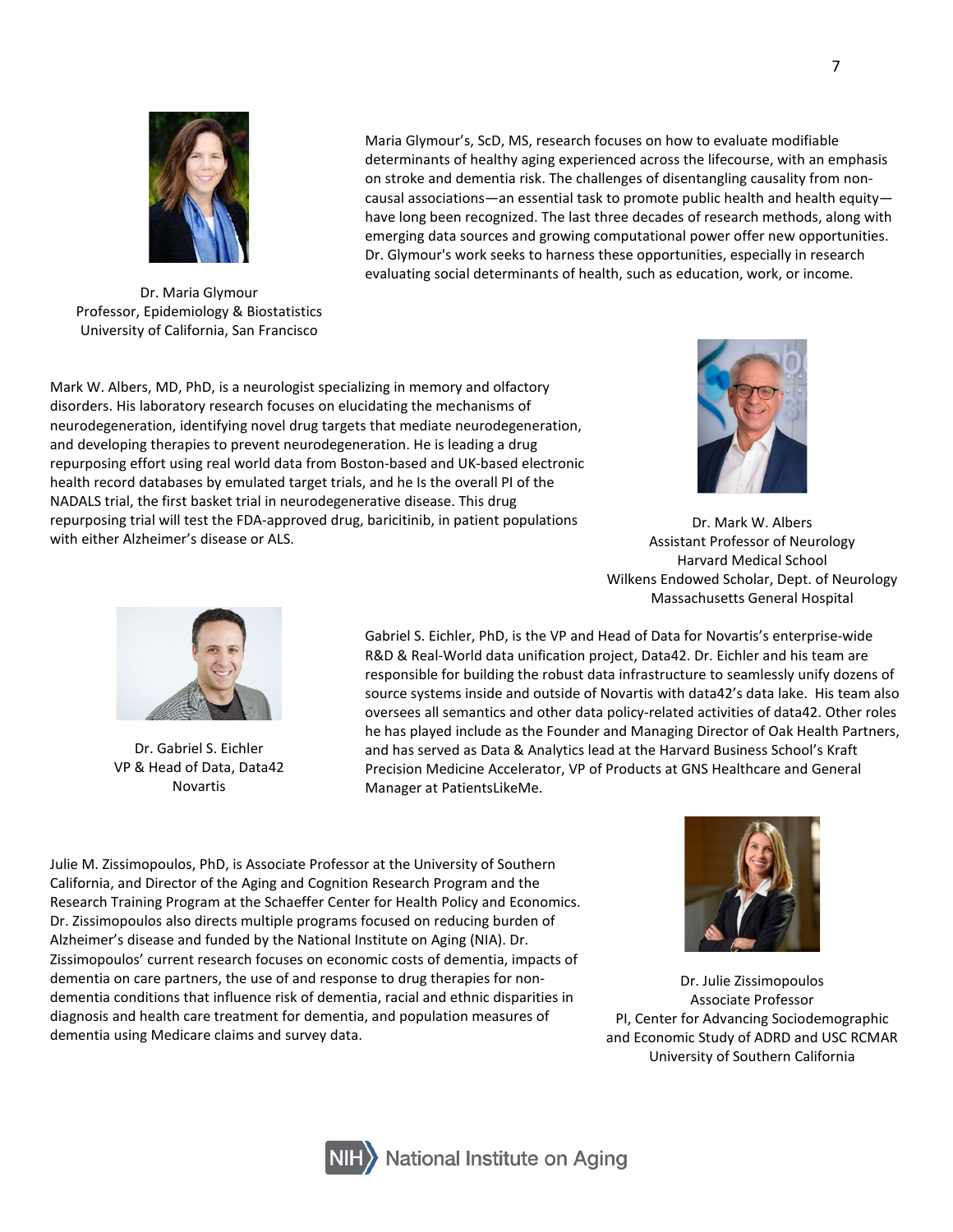

Dr. Kenneth Langa Associate Director, HRS Study Co-PI, HCAP Network Professor of Internal Medicine University of Michigan Veterans Affairs Ann Arbor Center for Clinical Management Research

Kenneth Langa, MD, PhD, is the Cyrus Sturgis Professor in the Department of Internal Medicine and Institute for Social Research, a Research Scientist in the Veterans Affairs Center for Clinical Management Research, and an Associate Director of the Institute of Gerontology, all at the University of Michigan. He is Associate Director of the Health and Retirement Study (HRS), a National Institute on Aging funded longitudinal study of 20,000 adults in the United States. Dr. Langa is also Co-PI of the Harmonized Cognitive Assessment Protocol (HCAP) Network, whose goal is to develop international data resources for the study of Alzheimer's Disease and Alzheimer's Disease Related Dementias. Dr. Langa's research focuses on the epidemiology and costs of chronic disease in older adults, with an emphasis on Alzheimer's disease and other dementias.

Marina Sirota, PhD, is an Associate Professor at the Bakar Computational Health Sciences Institute at UCSF. Dr. Sirota's research interests lie in developing computational integrative methods and applying these approaches in the context of disease diagnostics and therapeutics. Her primary focus is on leveraging and integrating different types of omics and clinical data to better understand the role of the immune system in disease. The Sirota laboratory is funded by NIA, NLM, NIAMS, Pfizer, March of Dimes and the Burroughs Welcome Fund. As a young leader in the field, she has been awarded the AMIA Young Investigator Award in 2017. Dr. Sirota also is the director of the AI4ALL program at UCSF, with the goal of introducing high school girls to applications of AI and machine learning in biomedicine.



Dr. Marina Sirota Associate Professor, Pediatrics University of California, San Francisco

## **Session 4: Discussion on Infrastructure Gaps and Opportunities**



Dr. Shari M. Ling Deputy Chief Medical Officer CMS

Shari M. Ling, MD, is the Centers for Medicare and Medicaid Services (CMS), Deputy Chief Medical Officer serving in the Center for Clinical Standards and Quality (CCSQ), responsible for assisting the CMS Chief Medical Officer in the Agency's pursuit of higher quality health care, healthier populations, and lower cost through quality improvement. Dr. Ling's long-standing focus is on the achievement of meaningful health outcomes through delivery of high-quality beneficiary-centered care across all care settings, with a special interest in the care of persons with multiple chronic conditions and functional limitations, and reducing health disparities. Dr. Ling continues to serve as a part-time faculty member in the Division of Geriatric Medicine and Gerontology at Johns Hopkins University School of Medicine, and in the Division of Rheumatology, Allergy and Clinical Immunology at the University of Maryland.

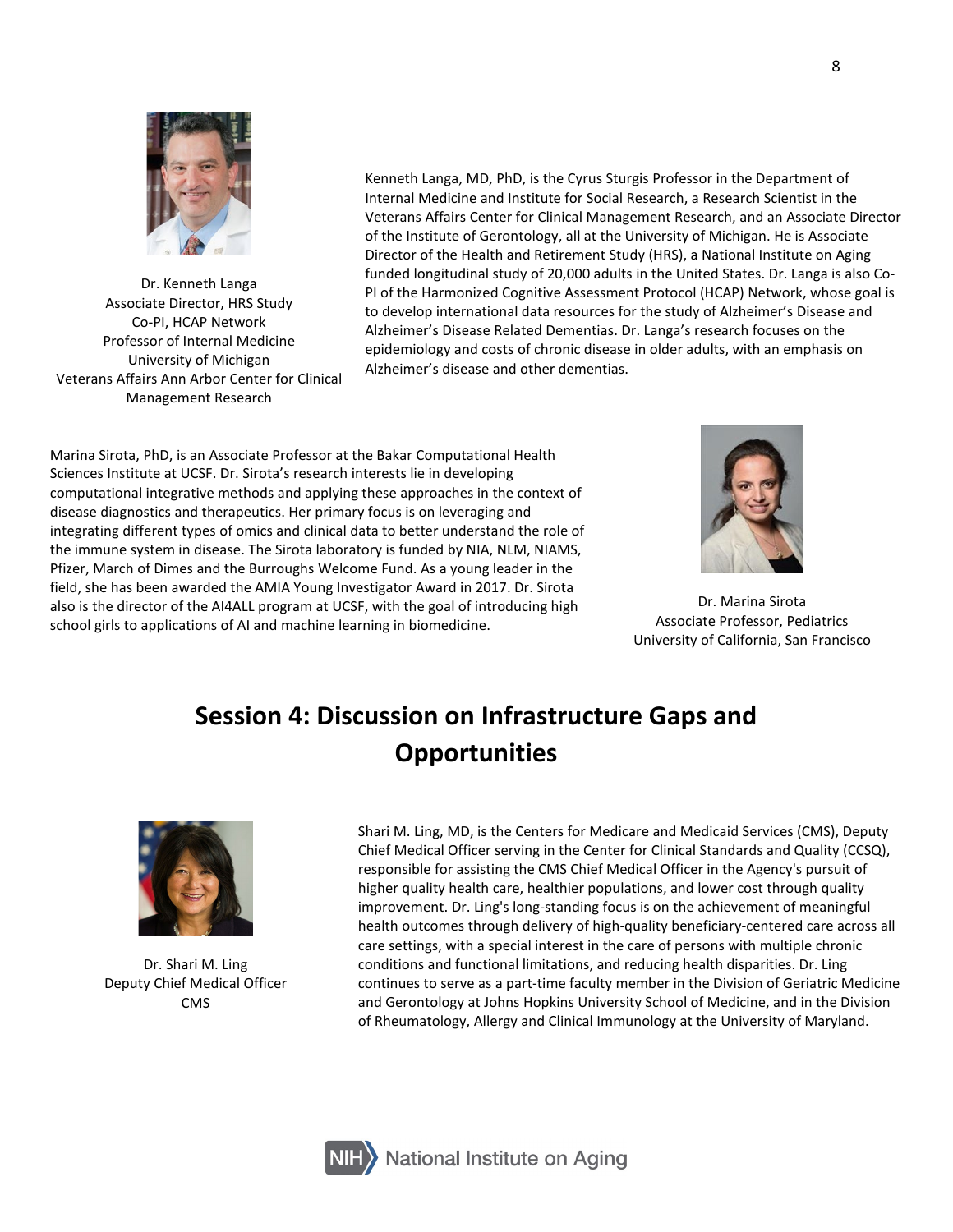Steven Farmer, MD, serves as Chief Strategy Officer in the Coverage and Analysis Group (CAG) at the Centers for Medicare & Medicaid Services (CMS). He joined CMS in 2017 as a Senior Advisor in the Center for Medicare and Medicaid Innovation where he assisted with development and refinement of value-based payment programs, with a particular emphasis on the Bundled Payments for Care Improvement Advanced model. He moved to the Coverage and Analysis group in 2019 where he leads an effort to streamline and accelerate evidence-based coverage policy development. He is a practicing non-invasive cardiologist.



Dr. Steven Farmer Chief Strategy Officer, Coverage and Analysis Group CMS



Dr. Sudhir Sivakumaran Vice President Neuroscience Program Executive Director CPAD Consortium, C-Path

Sudhir Sivakumaran, PhD, serves as the Vice President of the Neuroscience Program and Executive Director of the Critical Path for Alzheimer's Disease (CPAD) consortium at The Critical Path Institute (C-Path). Dr. Sivakumaran oversees the overall strategic planning, management and execution of the objectives and goals of the Neuroscience Program and the individual consortia. Dr. Sivakumaran also leads the C-Path Industry Data Sharing Initiative aimed at acquisition and management of CDISC standardized high-relevance clinical trial and observational study datasets in Alzheimer's disease. Together with the Quantitative Medicine Program, the Data Collaboration Center at C-Path, Dr. Sivakumaran leads efforts in the generation of novel regulatory-endorsed drug development tools (DDTs) by fostering relationships and engagement with industry, regulatory agencies (FDA, EMA), academia and patient advocacy organizations.

Penny Dacks, PhD, serves as AFTD's Senior Director of Scientific Initiatives, leading strategy for AFTD's research programs. She also serves as President of the FTD Disorders Registry, LLC on behalf of AFTD. Previously, she worked at the American Epilepsy Society, overseeing mission-related programs in research, medical education, and clinical activities. Before that she spent five years at the Alzheimer's Drug Discovery Foundation, where she led development of CognitiveVitality.org and the Aging & Alzheimer's Prevention Program to source and evaluate potential therapies. She trained in neuroscience at the University of Arizona and the Mount Sinai School of Medicine, Mount Sinai.



Dr. Penny Dacks Senior Director of Scientific Initiatives The Association for Frontotemporal Degeneration (AFTD)



Dr. David Atkins Director of HSR&D Veterans Affairs

David Atkins, MD, MPH, has been Director of VA's Health Services Research and Development (HSR&D) Service since 2013. In this role, he oversees a \$120 million intramural health services research program aimed at improving the health of and care for 6 million Veterans receiving VA care. Under Dr. Atkins, HSR&D has moved to a research model that emphasizes close partnership with clinical and policy stakeholders within VA, in addition to a focus on translating research findings into broader implementation in a learning healthcare system. This effort has built on the HSR&D network of Centers of Innovation (COINS), new Consortia of Research (CORes) that bring researchers together in priority areas of Suicide, Virtual Care, Pain/Opioids and Care in the Community, a Research in Residence program that places researchers in clinical program offices, and an Evidence Synthesis Program producing a variety of evidence products for clinical and research use.